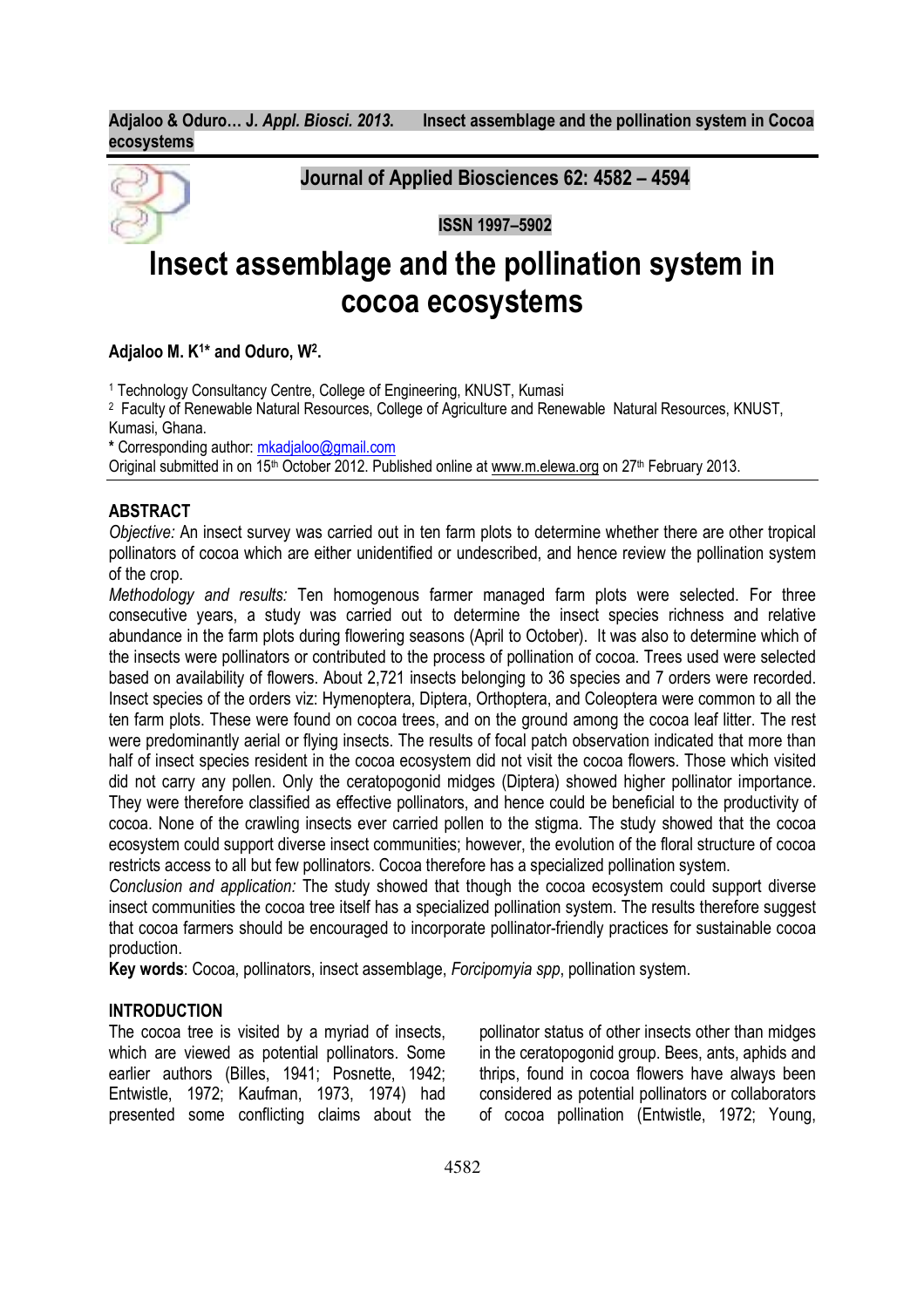1994), but their distinctive roles had not been clearly established. Kaufman (1975) and Young (1986) had thought that bees were pollinators, and considered euglossine bees to be the original pollinators of cocoa flowers, while midges were facultative alternate pollinators with low pollination efficiency. Kaufman (1975) had observed that three different families of Hymenoptera viz: Apidae, Megachilidae, and Halictidae gather pollen from T. cacao in Ghana, and proposed that the halictine bee, Lasioglossum sp was the most efficient pollinator at cocoa canopy level, 3-4m above the ground, pollinating 42% of 107 flowers. Flower visiting insects provide important ecosystem services such as pollination (Kearns, et al., 1998; Williams, 1995). It is observed that not all flower visitors of any particular plant are its pollinators. Some insects visit with the sole aim of collecting pollen or other floral rewards thus denying the true pollinators these same benefits (Inouye, 1980). Waser et al (1996) have observed that the ecological prediction of plant reproductive successes and population dynamics of pollinators involves consideration of flower visitors outside the plant's pollination syndrome, as dramatic specialization could occur in some pollination systems. "Although pollinators are vital to plant

## MATERIALS AND METHODS

The biophysical characteristics of the study area: the study location called Kubease in the Ejisu-Juaben District of the Ashanti Region of Ghana (Fig. 1), lies between latitudes  $6^{\circ}44'$  and  $6^{\circ}40'$  North and longitudes 1 <sup>0</sup>15' and 1022' West (source: Gold Coast Survey Field Sheet No.129, Scale 1:62,500), and it is about 180 to 240 m above sea level. The natural forest belongs to the Triplochiton-Celtis Association of the Tropical Moist Semi-Deciduous Formation (Hall and Swaine, 1981). The area has an annual average temperature of 26.5  $(\pm 2.09)$  °C, relative humidity of 86.1 ( $\pm$  12, 6) %, and a

reproduction, non-pollinating (or poorly pollinating) insects may also be important in the ecosystem function" (Kevan, 1999). Globally, an estimated 1500 species of insects are known to be associated with cocoa (Entwistle, 1972), but considering the overwhelming available evidence that Forcipomyia spp is the main pollinators of cocoa throughout cocoa growing regions of the world, claims about other potential pollinators need to be corroborated. A study therefore was carried out to examine the species richness and relative abundance of insects associated with cocoa trees in ten farmer managed plots, and their ecological significance in terms of contribution to pollination of the cocoa flowers. It is essential to acquire a sound knowledge of the pollination system of cocoa (Brew and Boorman, 1993) in order to achieve maximum pollination which is necessary for optimum yield (Mabett, 1989), and to make a substantial contribution to agriculture and conservation, thus yielding multiple benefits (Rodger et al 2004). The study therefore sought to answer the following research questions:

a) What are the insect species associated with the cocoa trees in the study area?

b) Which of them provide pollination as an ecological service to the cocoa trees?

mean monthly rainfall ranging between 19.1-235.1mm. The area experiences a bimodal rainfall distribution, with peaks in June and September. The first and second growing seasons typically last from mid March to mid July and from mid August to end of November, respectively, separated by a short dry spell of about four weeks in July. The major dry season starts in mid-November and lasts until end of March. The climate is marked by high incidence of solar radiation and relatively little variation in day length.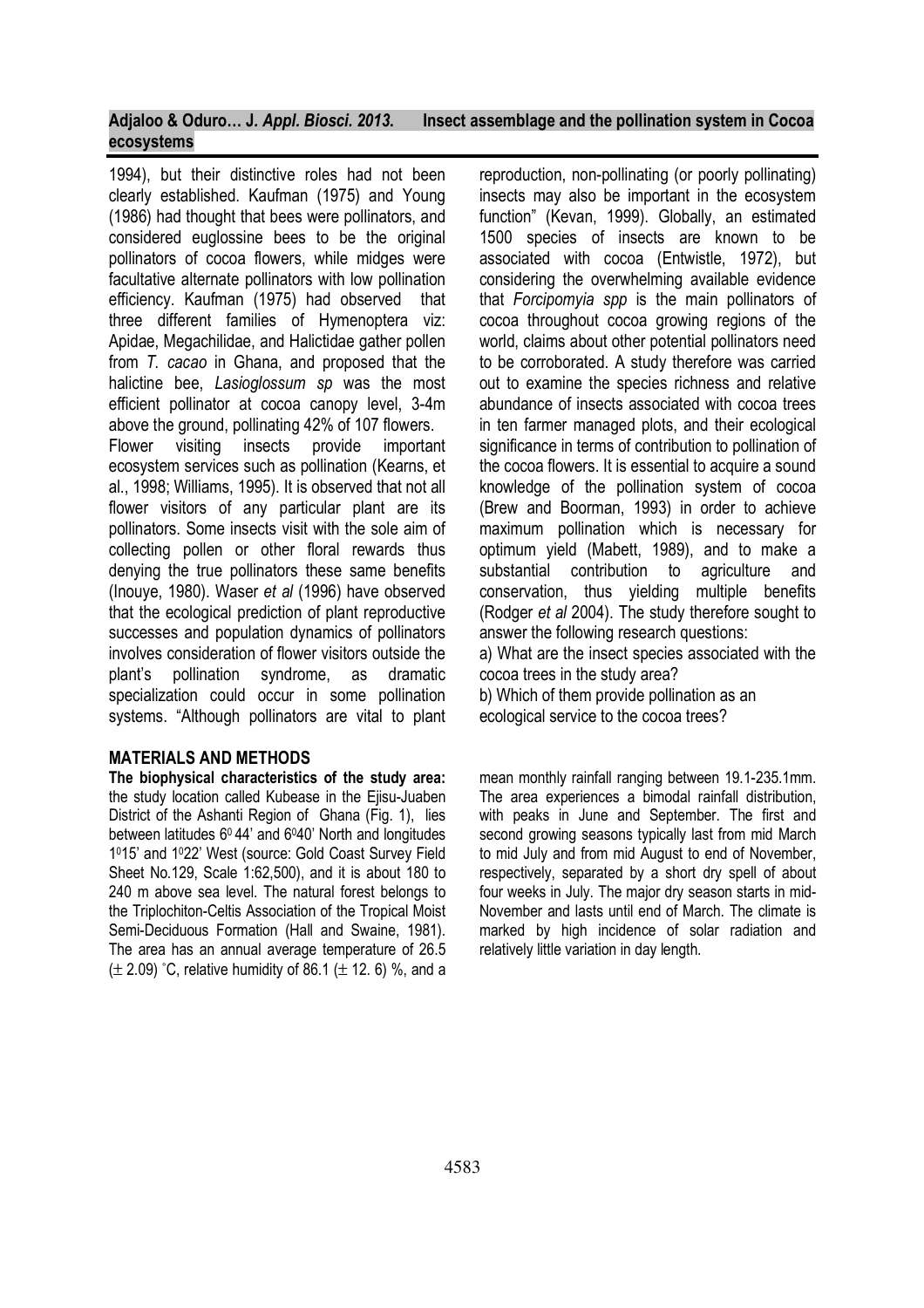

Figure 1: Location of farm plots in relation to the Bobiri Forest at Kubease in the Ejisu-Juabeng District.

Field Procedures: Insect surveys were carried out in the ten homogenous farm plots during the flowering seasons (April to October) of three consecutive years (2006, 2007 and 2008) to determine the insect species richness, their relative abundance, and determine whether they are pollinators or contribute to the process of pollination of cocoa. Trees used were selected based on availability of flowers. For each day, two of the six techniques below were employed in sampling the insects between 06.00 and 18.00 h in each study farm: Insects sampling methodologies: A hand-height flower/ insect collection protocol of the Cocoa Research Institute of Ghana was followed (Brew, 1984). For every 15 min per tree (n=30) 100 cocoa flowers were randomly handpicked in a top-down fashion 24 h after opening. The insects were caught by clapping flowers swiftly between a 2.5 cm tube and its stopper.



Plate 1: Tube with stopper used in the study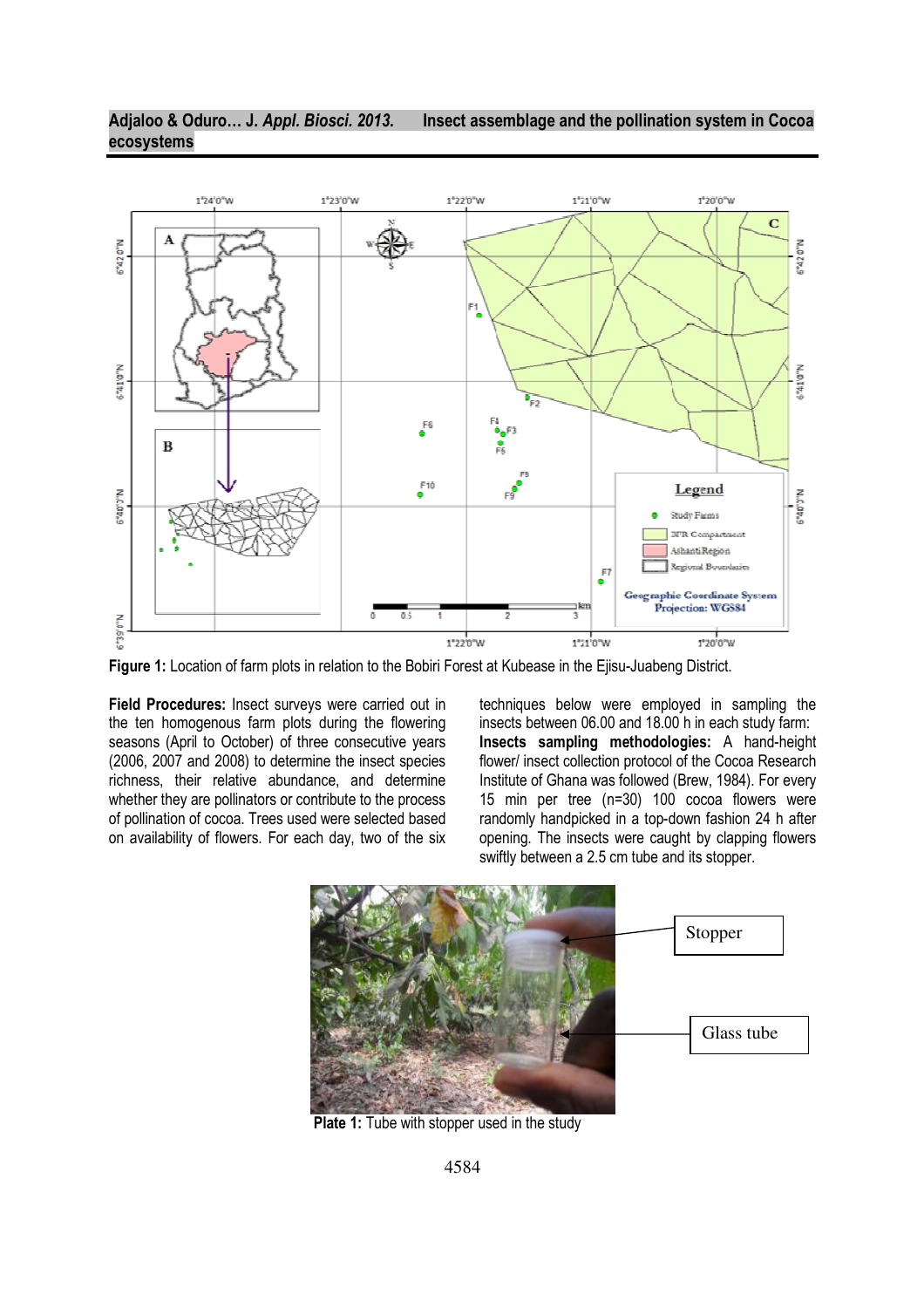Arboreal insects close to the cocoa trees were sampled using sweep-net ( $d = 30$  cm). Insects were captured by three sweeps between the ten cocoa trees within each farm plot following the method of Klein et al. (2002). The catch was then aspirated into storage vials. Insect samples were rendered immobile by placing them in a cold chest for some few minutes before sorting out.

Following the procedure of Potts (2005) pan traps consisting of three different colours of plastic bowls (blue, white and yellow) of 20cm in diameter, containing water (about 80%) mixed with several drops of detergent solution were placed in the open ground with no tree canopy directly overhead, and at distances of 5 m apart on sunny days.



Plate 2: Pan Traps with detergent used in the insect sampling

The traps were left on the farms for 2 days per treatment, and care was taken to avoid insect rot. This was the only sampling method that was used in both dry and wet seasons of the year. Adult flying insects fluttering around bark of cocoa trunks, including cocoa pods, and those resting festooned between buttresses of large shade trees were caught by sucking the air

.

around them, and placed in test-tubes containing ethanol using the manual aspirator. Samples were treated like those by sweep net. The Pirbright light trap which operated with 12 V bulb, built-in fan and 13 plates battery (Brew, 1984) was employed in further sampling of the insects overnight (7pm -6am)



13 plates battery

Plate 3: The Purbright light trap (arrowed) used for insect sampling.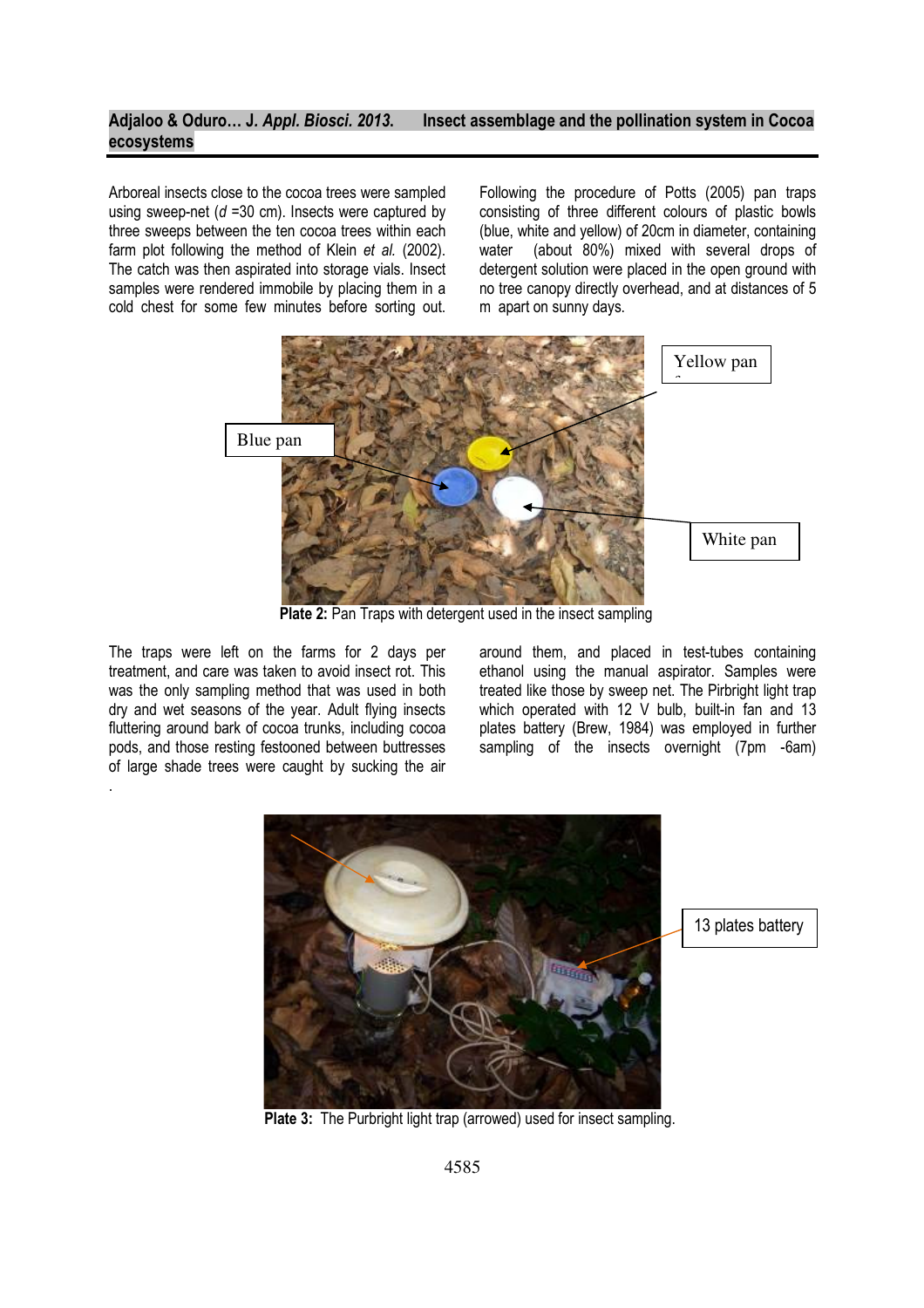The various sampling methods were employed to ensure that as much as possible all the types of insects were sampled. To obtain unbiased data, each day was dedicated to a farm, but the order was varied. To determine the pollination system of the Amazonia cocoa a focal patch observation (Frankie et al., 2002; Potts, 2005) was undertaken to observe the regular floral insect visitors and assess their pollinator activity. Insect visitors to the 1-m section of selected cocoa trees (n=30) were carefully recorded. This was done for 10 min at four periods during the day (6am-8am; 10am-12am; 13pm-15pm; 16pm-18pm). Visiting insects were later captured using the putter and the flowers they visited gently removed and further observed under laboratory conditions. A "visit" was defined as an insect landing on a flower and collecting floral reward (Ricketts, 2004). In all a total of 200 observations were done in five months (May-September, 2008). A further investigation was undertaken in the field to determine whether crawling insects were involved in the pollination of the cocoa flowers. Ten trees which were infested with psyllids and ants were selected. Fifty freshly opened flowers per tree were tagged, and grease-banded at their base. An equal number of flowers were tagged but not grease-banded to serve as control. The grease was to prevent any crawling insect from reaching the flowers. For three months (May-July, 2008) flowers were observed for setting every ten days following Brew (1984). The activities of insects that visited the flowers were carefully observed. Those that carried pollen from the stamens to the stigma were noted.

Identification of Insect: All the insects captured were identified to the morphospecies level and were stored temporarily in vials containing 70% ethanol. Insects that eluded identification were coded for later identification. Further identification was done using reference collection at the insectary of Cocoa Research Institute of Ghana. When identification was not possible because of missing parts or if there was uncertainty,

#### RESULTS

Insect Assemblages in the Cocoa farms: A total of 2,721 insects belonging to 36 species and 7 orders were recorded through the systematic sampling from the ten study farm plots over the two flowering seasons (Table 1). About 40% of the insect species were crawling insects belonging to the orders Coleoptera and Hymenoptera. They were found on cocoa trees (arboreal), and on the ground among the cocoa leaf

insects were classified as "not identifiable" and left out of the analysis. Due to taxonomic difficulties, the identification of the midges was limited to the genus. Total number of individual insect and species for each of the 10 farm plots were then recorded.

Statistical Analysis: The catch from all the various replicate sites for the entire sampling period were pooled together for analysis of the abundance and diversity in the ten cocoa farms. Species frequency data was tested for Poisson distribution as described by Clarke and Cooke (1992), and square root

# $(\sqrt{X+0.1})$  transformed.

ANOVA was carried out and the means separated by Tukey's (w) test for pairwise comparison at  $\alpha$  = 0.05 level.

Pollen deposition per flower was used as proxy for pollination services (Kremen et al., 2004). Flower set was used to estimate pollination under the field conditions. Pollinator importance was calculated as the product of pollination efficiency and visitation frequency of a given pollinator (Bloch et al., 2006). The pollination efficiency of different insect visitors was measured by the number of pollen grains deposited by a single pollinator species on the stigma lobes under a light microscope under 400x magnification, while the visitation frequencies was estimated by counting visits/ abundance of foraging insects. Two variables were also estimated: i) species richness i.e. number of morphospecies per census per farm plot, and ii) total visit frequency rate (by all potential pollinators) expressed as number of visit x 10mins<sup>-1</sup> x flower<sup>-1</sup>. Only insect visitors contacting the stigma (i.e. those actually or potentially performing pollination) were included in this analysis. All analysis was performed with the Statistical Analysis System (SAS version 9.0, SAS Institute, 2005) and SPSS version 17 and were considered at an overall significance level of α=0.05.

litter. The rest were predominantly aerial or flying insects. The Dipterans constituted 46.52% (N=1, 266) of insects resident in the cocoa farms, following the Hymenopterans 48.32% (N=1,315), with the least abundant insects being the Hemipterans 0.78% (N=21) (Table 2). The distribution showed a log normal distribution, indicating large, mature and varied insect communities (Magurran, 2004).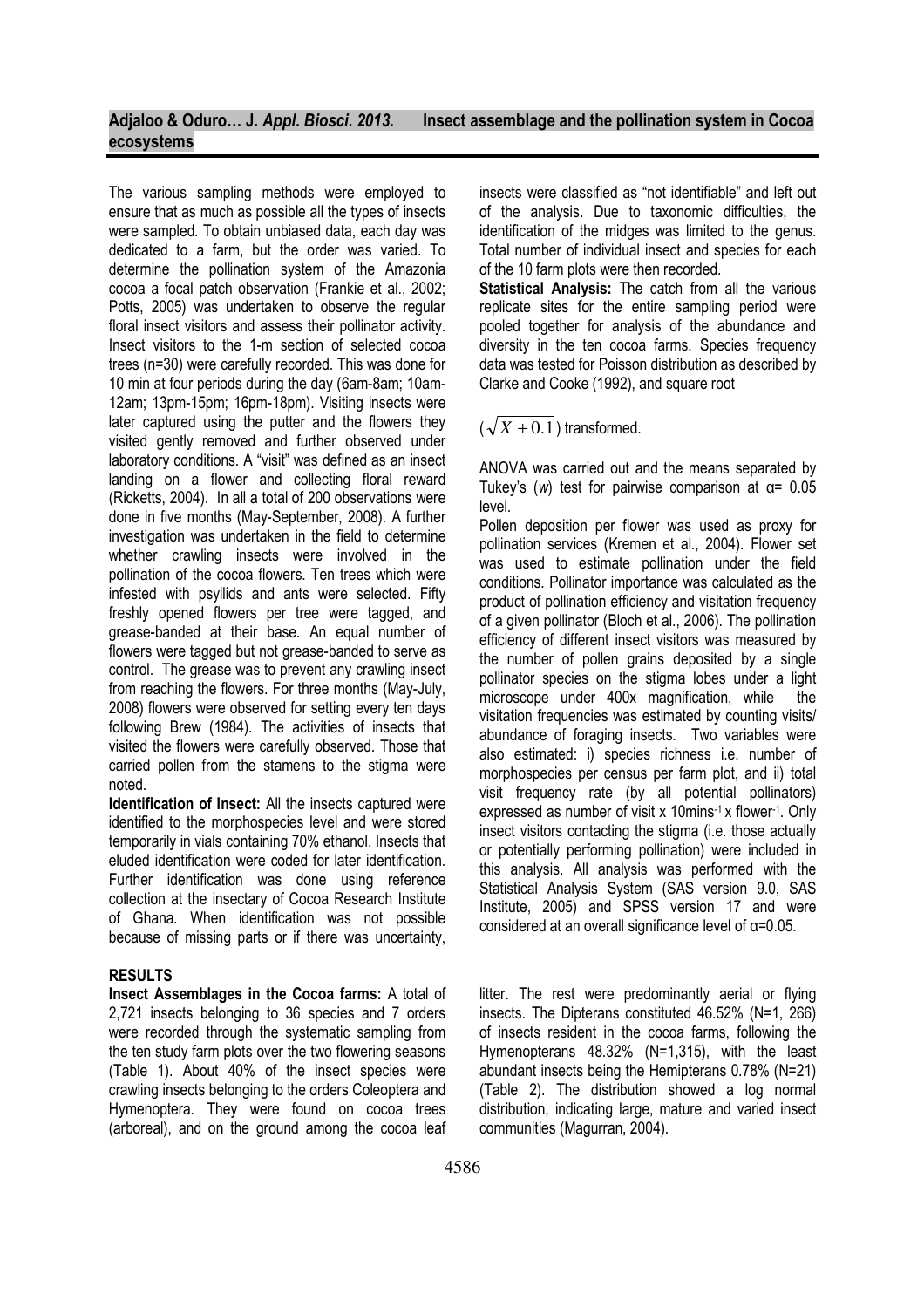| Flowering Period in the ten Farms. Number of individual insects. |                 |                         |                 |                 |                 |                 |                 |                  |                  |                 |                 |
|------------------------------------------------------------------|-----------------|-------------------------|-----------------|-----------------|-----------------|-----------------|-----------------|------------------|------------------|-----------------|-----------------|
| <b>Insect Taxa</b>                                               | F <sub>1</sub>  | F <sub>2</sub>          | F <sub>3</sub>  | F <sub>4</sub>  | F <sub>5</sub>  | F <sub>6</sub>  | F7              | F <sub>8</sub>   | F <sub>9</sub>   | F <sub>10</sub> | Total           |
| Order: Hymenoptera                                               |                 |                         |                 |                 |                 |                 |                 |                  |                  |                 |                 |
| Family: Formicidae                                               |                 |                         |                 |                 |                 |                 |                 |                  |                  |                 |                 |
| Polyrhachis viscose (Mayr)                                       | 25              | 20                      | 15              | 10              | $\overline{5}$  | 12              | 14              | 10               | 5                | 12              | 128             |
| Polyrhachis decemdentata (Mayr)                                  | 8               | 5                       | 5               | 2               | $\overline{2}$  | 3               | $\overline{2}$  | 1                | $\overline{2}$   | $\overline{2}$  | 32              |
| Polyrhachis weissi (Bolton)                                      | 11              | $\overline{3}$          | $\mathbf 1$     | $\overline{2}$  | $\overline{2}$  | $\overline{4}$  | 10              | 5                | $\overline{4}$   | 1               | 43              |
| Polyrhachis militaris (Bolton)                                   | 10              | 12                      | $\mathbf{0}$    | 5               | 5               | $\overline{7}$  | $\overline{5}$  | $\overline{4}$   | $\overline{2}$   | $\overline{4}$  | 54              |
| Polyrhachis laboriosa (Forel)                                    | 50              | 55                      | 20              | 16              | 14              | 45              | 20              | 11               | 11               | 10              | 252             |
| Polyrhachis lestoni<br>(Bolton)                                  | $\overline{4}$  | $\overline{21}$         | $\overline{1}$  | $\overline{2}$  | $\overline{3}$  | $\overline{4}$  | 10              | 1                | $\overline{2}$   | $\overline{7}$  | 55              |
| Camponotus acvepimensis (Mayr)                                   | 28              | 23                      | $\overline{6}$  | 14              | $\overline{2}$  | 1               | 1               | $\overline{4}$   | 1                | $\overline{2}$  | 82              |
| Bothroponera pachyderma (Santschi)                               | 17              | 15                      | $\overline{4}$  | 0               | $\overline{0}$  | $\overline{10}$ | $\overline{6}$  | $\overline{31}$  | $\overline{22}$  | $\overline{0}$  | 105             |
| Bothroponera silvestrii (Emery)                                  | $\overline{20}$ | 19                      | $\overline{11}$ | $\overline{5}$  | $\overline{5}$  | $\overline{11}$ | 10              | $\overline{2}$   | 4                | 1               | 88              |
| Oecophylla longinoda (Latreille)                                 | $\overline{15}$ | $\overline{13}$         | 1               | $\overline{0}$  | $\overline{1}$  | $\overline{0}$  | 0               | $\mathbf 0$      | $\overline{2}$   | $\mathbf 0$     | $\overline{32}$ |
| Cremastogaster africana (Emery)                                  | 14              | 16                      | $\overline{0}$  | 12              | $\overline{15}$ | $\overline{0}$  | 4               | $\overline{4}$   | 3                | $\overline{0}$  | 68              |
| Cremastogaster depressa(Latr).                                   | $\overline{52}$ | 45                      | 15              | $\overline{11}$ | $\overline{3}$  | $\overline{0}$  | 4               | $\overline{6}$   | $\overline{4}$   | $\overline{5}$  | 145             |
| Cremastogaster clariventris(Mayr.)                               | 44              | 40                      | $\overline{11}$ | $\overline{5}$  | $\overline{4}$  | 1               | $\mathbf{0}$    | $\overline{4}$   | 1                | $\overline{0}$  | 110             |
| Pheidole megacephala (Fabricius)                                 | 4               | 6                       | $\mathbf{0}$    | $\mathbf{1}$    | $\overline{2}$  | 1               | $\overline{7}$  | $\overline{0}$   | 9                | $\overline{8}$  | 38              |
| Family: Apidae                                                   |                 |                         |                 |                 |                 |                 |                 |                  |                  |                 |                 |
| Apis mellifera adansonii                                         | $\overline{2}$  | 0                       | $\mathbf{0}$    | 1               | 5               | $\overline{2}$  | $\mathbf{1}$    | $\mathbf 0$      | 0                | $\mathbf 0$     | 11              |
| Family: Meliponinae                                              |                 |                         |                 |                 |                 |                 |                 |                  |                  |                 |                 |
| Hypotrigona araujoi (Michener)                                   | 5               | $\overline{2}$          | 1               | $\mathbf{1}$    | 3               | $\overline{2}$  | 1               | 1                | $\overline{2}$   | 0               | 18              |
| Family: Vespidae                                                 |                 |                         |                 |                 |                 |                 |                 |                  |                  |                 |                 |
| Polistes marginalis                                              | 1               | 1                       | 1               | $\mathbf 0$     | 0               | $\mathbf 0$     | $\mathbf{1}$    | $\mathbf 0$      | 0                | 0               | 3               |
| Order: Hemiptera                                                 |                 |                         |                 |                 |                 |                 |                 |                  |                  |                 |                 |
| Family: Pentatomidae                                             |                 |                         |                 |                 |                 |                 |                 |                  |                  |                 |                 |
| Chlorochroa sayi (Stål)                                          | $\overline{c}$  | 0                       | 1               | 0               | 5               | 0               | 0               | $\overline{2}$   | 1                | 1               | 12              |
| Family: Coreidae                                                 |                 |                         |                 |                 |                 |                 |                 |                  |                  |                 |                 |
| Anoplocnemis curvipes                                            | 1               | 1                       | 0               | 0               | $\mathbf 0$     | 1               | 1               | 0                | 0                | 0               | $\overline{4}$  |
| (Nymph)(Fabricius)                                               |                 |                         |                 |                 |                 |                 |                 |                  |                  |                 |                 |
| Dysdercus spp                                                    | $\overline{2}$  | $\overline{2}$          | $\overline{1}$  | $\overline{0}$  | $\overline{2}$  | $\overline{0}$  | $\overline{0}$  | $\mathbf{0}$     | $\mathbf 0$      | $\overline{0}$  | $\overline{5}$  |
| Order: Lepidoptera                                               |                 |                         |                 |                 |                 |                 |                 |                  |                  |                 |                 |
| Bebearia congolensis (male)                                      | 5               | 4                       | 0               | 1               | $\overline{2}$  | 1               | 0               | 0                | 0                | 0               | 13              |
| Euphaedra janetta<br>(male)                                      | 6               | 3                       | $\mathbf 1$     | 0               | 1               | 1               | 0               | 0                | 0                | $\mathbf 0$     | $\overline{12}$ |
| Euphaedra medon<br>(male)                                        | 3               | 5                       | $\mathbf 0$     | $\pmb{0}$       | $\overline{2}$  | 0               | 0               | $\boldsymbol{0}$ | $\boldsymbol{0}$ | 0               | $\overline{10}$ |
| Euphaedra medon medon(female)                                    | $\overline{2}$  | $\overline{1}$          | $\overline{0}$  | $\overline{0}$  | $\mathbf 0$     | $\mathbf{0}$    | $\overline{1}$  | $\overline{0}$   | $\overline{0}$   | $\overline{0}$  | $\overline{4}$  |
| Bebearia absesa abesa(male)                                      | $\overline{4}$  | $\overline{2}$          | $\mathbf 0$     | $\pmb{0}$       | 1               | 1               | $\mathbf 0$     | $\mathbf 0$      | $\pmb{0}$        | $\mathbf 0$     | 8               |
| Gideona klots (moth)                                             | 1               | $\mathbf{1}$            | $\overline{1}$  | $\pmb{0}$       | $\mathbf 0$     | $\mathbf 0$     | $\mathbf{1}$    | $\mathbf{1}$     | $\mathbf{1}$     | $\mathbf 0$     | $\overline{6}$  |
| Pterocarpus spp                                                  | $\overline{2}$  | $\mathbf{1}$            | $\mathbf 0$     | $\pmb{0}$       | $\mathbf{1}$    | $\mathbf 0$     | $\mathbf 0$     | $\mathbf{0}$     | $\mathbf 0$      | $\mathbf 0$     | $\overline{4}$  |
| Order: Orthoptera                                                |                 |                         |                 |                 |                 |                 |                 |                  |                  |                 |                 |
| Family: Acridae                                                  |                 |                         |                 |                 |                 |                 |                 |                  |                  |                 |                 |
| Heterachis guineensis                                            | $\overline{8}$  | $\overline{\mathbf{4}}$ | 1               | 1               | 1               | $\overline{2}$  | $\mathbf{1}$    | $\overline{2}$   | 3                | $\overline{2}$  | 25              |
| Order: Diptera                                                   |                 |                         |                 |                 |                 |                 |                 |                  |                  |                 |                 |
| Drosophila spp                                                   | 60              | 11                      | 15              | 20              | 11              | 16              | 5               | 25               | 17               | 10              | 190             |
| Cecidomyiid spp                                                  | 51              | $\overline{37}$         | $\overline{36}$ | 54              | 33              | 42              | $\overline{51}$ | 56               | 55               | 52              | 467             |
| Forcipomyia spp                                                  | 70              | 45                      | 81              | 50              | 55              | 45              | 91              | 55               | 21               | 65              | 578             |
| Musci domestica                                                  | $\overline{2}$  | $\overline{5}$          | 1               | 1               | 6               | $\overline{7}$  | $\overline{2}$  | 5                | 1                | $\mathbf{1}$    | 31              |

Table 1: Abundance, Diversity and Distribution of Insects sampled in 2006/2007/2008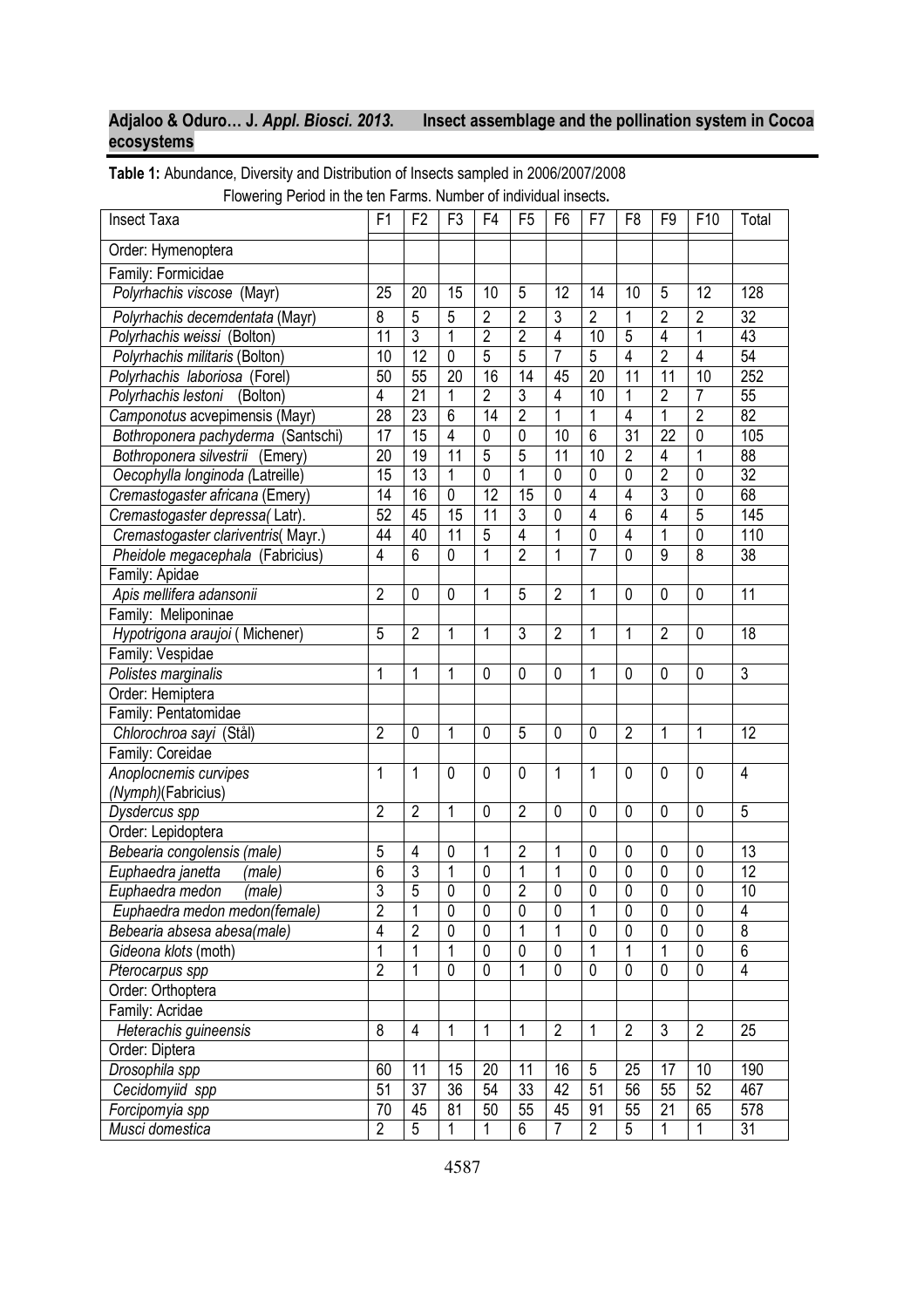| Order: Coleoptera                |   |  |   |  |  |        |      |
|----------------------------------|---|--|---|--|--|--------|------|
| Carabid sp                       |   |  |   |  |  |        |      |
| Apogonia sp                      |   |  |   |  |  |        | 16   |
| Order: Heteroptera               |   |  |   |  |  |        |      |
| Distantiella theobroma Distant   |   |  |   |  |  |        | 14   |
| Bathycoelia thalassina Scumacher | Q |  | 6 |  |  | ີ<br>J | 37   |
| Grand Total of species           |   |  |   |  |  |        | 2721 |

Table 2: Summary of Diversity and Abundance of insects in the 10 farm plots.

| Order       | No. of insect | No. of individuals | % of the total no. of |
|-------------|---------------|--------------------|-----------------------|
|             | species       |                    | insects               |
| Hymenoptera | 10            | 1264               | 46.45                 |
| Hemiptera   |               | 21                 | 0.78                  |
| Lepidoptera |               | 57                 | 2.09                  |
| Orthoptera  |               | 25                 | 0.93                  |
| Diptera     | $4^+$         | 1266               | 46.52                 |
| Coleoptera  | 2             | 37                 | 1.36                  |
| Heteroptera | 2             | 51                 | 1.87                  |
| Total       |               | 2721               | 100.00                |

(+) Due to taxonomic challenges, all midges were grouped under their generic names.

Focal patch observation: Insects Visitation to Cocoa flowers: More than half (ca 52.81%) of the insects belonging to 26 species from all the orders (except the order Heteroptera) did not visit the cocoa trees at the time of observation; 10.4% (N=2721) arboreal insects were found on the cocoa trees, but not on the flowers (Table 3). The regular visitors observed largely belonged to Hymenoptera and Diptera. The hymenopteran visitors included the stingless bee Hypotrigona aurajoi (Michener), Camponotus<br>acvapimensis (Mayr), Cremastogaster depressa acvapimensis (Mayr), Cremastogaster depressa

(Emery), Pheidole megacephala (Fabricius) (Figure 2), while the dipterans were gall midges, Cecidomyiids spp., and the biting midges, Forcipomyia spp. It was noted that the midges accounted for about 97% (N=2721) of all visitors to the cocoa flowers. The number of midges found to visit the flowers between 0600 and 0900 h was high compared to that between 1500 -1700 h. The other insect visitors to the cocoa flowers commenced their visitation later than the midges (i.e. after 0700 h).

|  | Table 3: Classification of sampled Insect species based on their visitation to the cocoa trees at Kubease |
|--|-----------------------------------------------------------------------------------------------------------|
|--|-----------------------------------------------------------------------------------------------------------|

| <b>Visitation Status</b>       | <b>Number of</b><br><b>Species</b> | Order(s)             | % Total no. insect<br>$(N=2721)$ |
|--------------------------------|------------------------------------|----------------------|----------------------------------|
| Non-visiting insects           | 26                                 | 6 orders             | 52.81                            |
| Tree visiting insects          | 2                                  | Hymenoptera          | 10.4                             |
| Flower visiting insects        |                                    | Diptera, Hymenoptera | 46.04                            |
| Visit of pollinator importance |                                    | Diptera              | 38.4                             |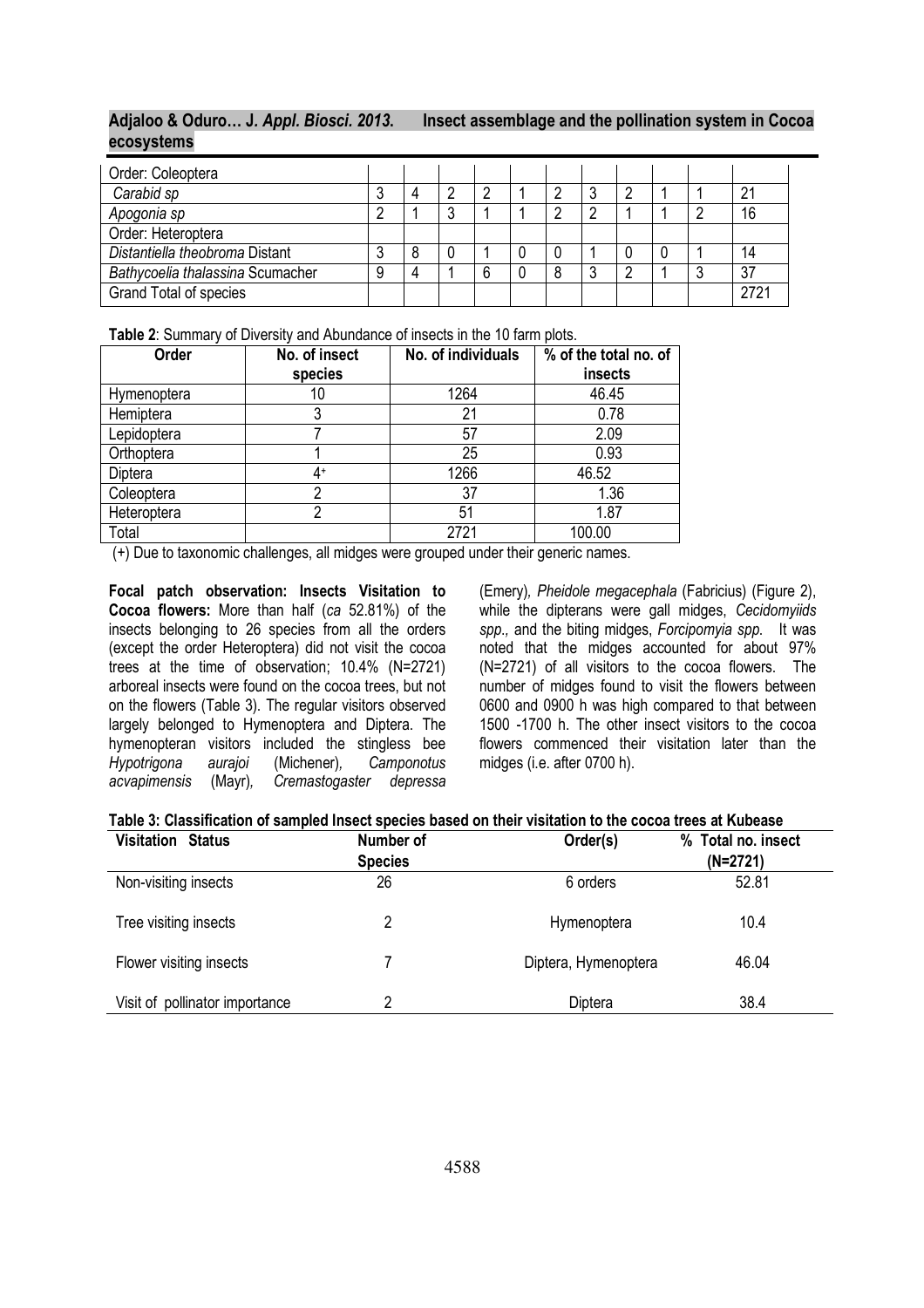

Adjaloo & Oduro... J. Appl. Biosci. 2013. Insect assemblage and the pollination system in Cocoa ecosystems

Figure 2: Frequency of visit by all insects.

Generally, there were significant differences in the visitation frequencies of the insect visitors. The ceratopogonids visited more than other visitors including: all species of ants, Drosophila spp and H. araujoi  $(F_{1,30} = 28.79, P \le 0.05)$  (Table 4). However, among the ceratopogonids the visitation frequency of

the gall midge Cecidomyiids spp was higher  $(6.5 \pm 1.1)$ than that of the biting midge, Forcipomyia spp (5.2  $\pm$ 0.09) per flower per 10 min observation (Figure 2). The visitation frequency of the other visitors were not significant ( $P = 0.05$ ) (Table 4).

|    |          |        | F       |
|----|----------|--------|---------|
|    |          |        |         |
| 5  | 102.5    | 20.5   | 3.55    |
| 7  | 1,210.58 | 172.94 | 28.79** |
| 35 | 202.17   | 5.78   |         |
| 47 | 1,515.25 |        |         |
|    |          |        |         |
| 3  | 3.14     | 1.05   | 0.801   |
|    | 31.65    | 6.33   | 7.93 ns |
| 15 | 19.72    | 1.31   |         |
| 23 | 54.51    |        |         |
|    |          |        |         |

\*\* $p$  < 0.05; ns=non-significant

Visitation frequency, however, varied significantly between species ( $P < 0.05$ ), between months ( $P < 0.05$ ) and times of the day ( $P < 0.001$ ). While the visitation of the midges increased during the rainy season, and greatly reduced in the dry season, visits by Drosophila spp were constant throughout the study period. The numbers of the ants C. acvapimensis, C. africana, C. depressa, C. clariventris, P. megacephala increased

during the minor rainy seasons in September each year. Table 5 indicated that pollination still occurred in the field even though none of the crawling insects could enter the flowers, and that there was no significant difference (P>0.05) in percentage flower set between the banded and unbanded flowers.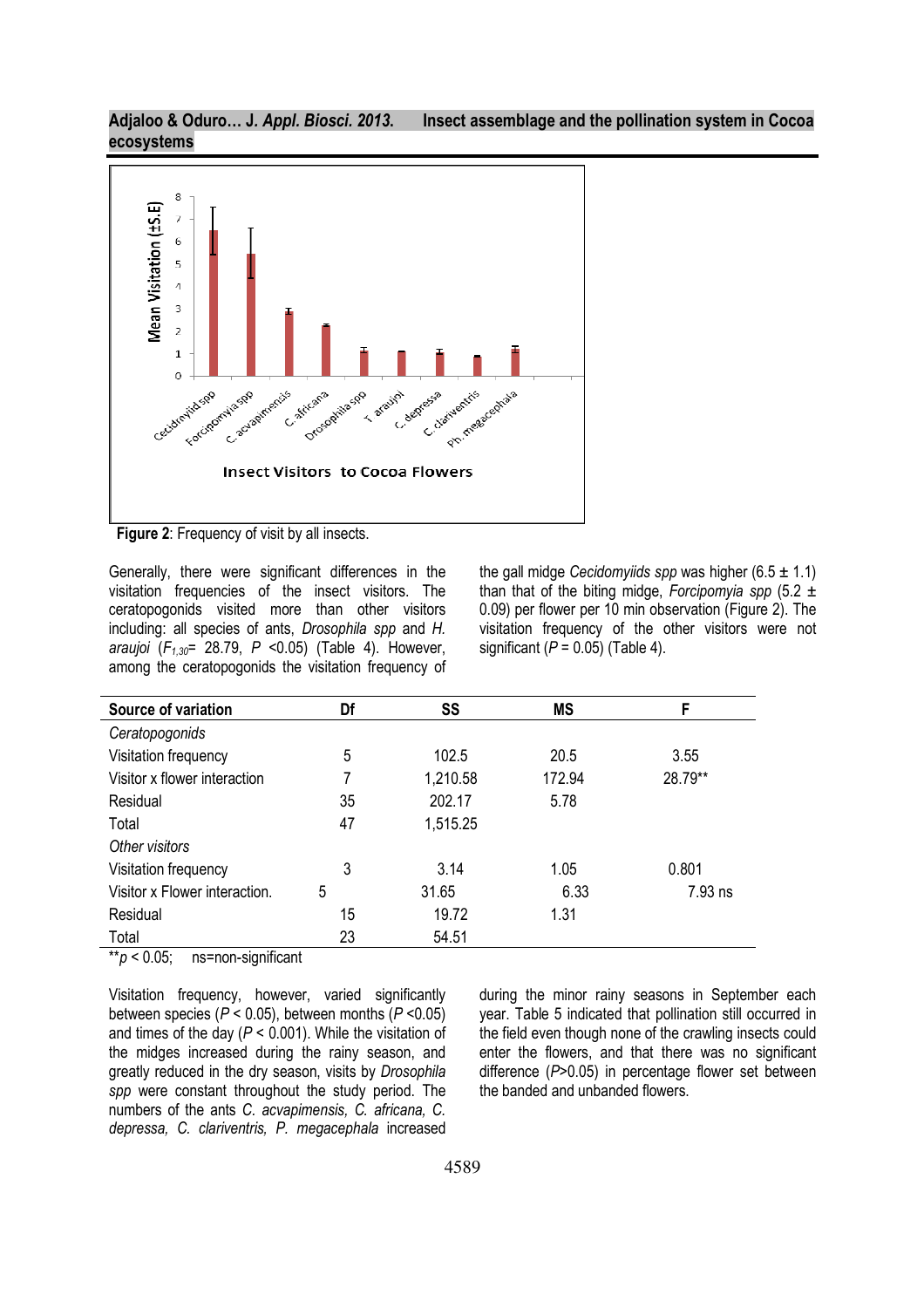| <b>Table 5:</b> Average fruit set of grease banded flowers and unbanded (control) flowers. |                   |                            |  |  |  |  |
|--------------------------------------------------------------------------------------------|-------------------|----------------------------|--|--|--|--|
| Treatment                                                                                  | Number of Flowers | Fruit set (%) <sup>a</sup> |  |  |  |  |
| Grease-banded flowers                                                                      | 1,800             |                            |  |  |  |  |
| Unbanded flowers (control)                                                                 | 1,800             |                            |  |  |  |  |
|                                                                                            |                   |                            |  |  |  |  |
|                                                                                            |                   | 0.09                       |  |  |  |  |

Differences were tested with *t*-test with one-tailed probability.

a Arcsine square-root transformed prior to analysis.

Pollinator efficiency and importance of Insects. : Laboratory examination of flowers revealed that the presence of the microdipterans i.e. Forcipomyia spp, and the Cecidomyiids, aided deposition of mass of pollen on the stigmas of the flowers. Even though fewer number of *Forcipomyia spp.* visited the flowers they appeared to be more important pollinators than the gall midges as they deposited greater number of pollen grains per mm<sup>3</sup> (60.1  $\pm$  13, n = 500) per visit (Figure 3). The pollinator importance of the *Hypotrigona* bee, however, could not be assessed as their visit was sporadic. The rest of the visitors did not deposit any pollen on the stigmas.



Figure 3: Pollen deposition on pistils as index of pollination importance.

## **DISCUSSION**

Insect Assemblages in the Cocoa farms: The findings indicated that the cocoa ecosystem is a mosaic of insect species (Table 1), and is consistent with the assertion by Hunter (2002) "that insects dwell within complex ecosystems and interact with other taxonomic groups and the abiotic environment". The relative proportions of insect species (Table 2) might reflect their responses to the environmental factors prevalent in the study farms (Kareiva, 1994; Dauber et al., 2003). Earlier studies had indicated that cocoa farms with their diverse shade support great local diversity and act as

effective refugia for some tropical forest organisms (Parrish et al., 1998; Zapfack et al., 2002; Bobo et al., 2006). The results also demonstrated that three sets of taxa i.e. Diptera, Hymenoptera, and Lepidoptera were more abundant and more specious, compared to the other three taxa (Coleoptera, Hemiptera, and Orthoptera). Therefore, to discuss the ecological significance of the insect communities in the cocoa ecosystems, emphasis was placed on the populous and more specious groups.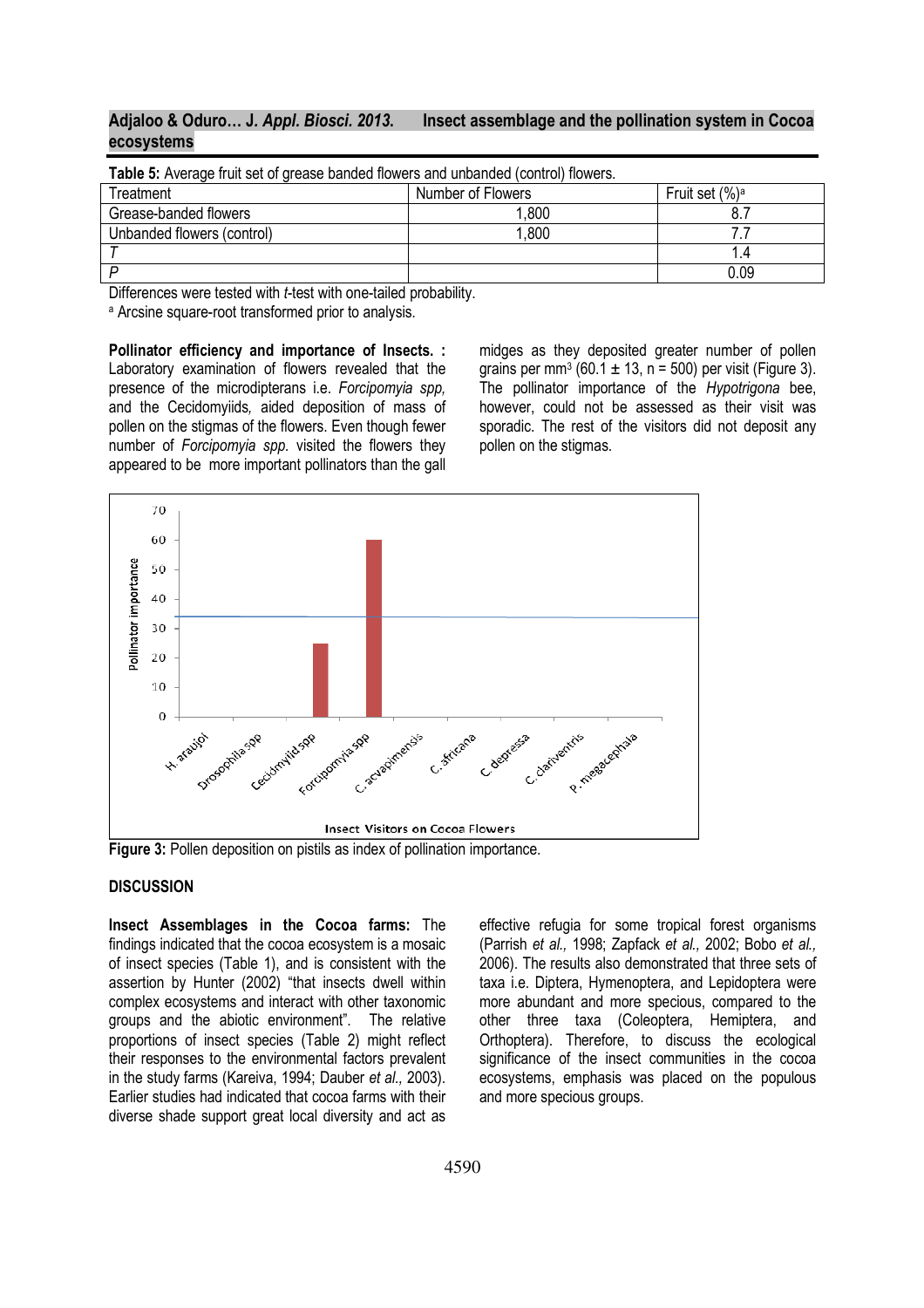The species belonging to Diptera were present in significant proportions (46.52 %) and thus dominated the cocoa ecosystem numerically. Previous work on cocoa insects (Entwistle, 1972; Kaufman, 1975; Brew, 1984; Young, 1994) was unanimous that the ceratopogonids are the accredited pollinators of cocoa; hence, their presence could be said to be ecologically significant (Mabett, 1989). The hymenoptera were dominated by ant species, the second most abundant insect species (Table 2). Studies by earlier workers (Leston, 1973; Room, 1971; Room, 1975; Majer et al., 1994) pointed to the fact that, in general, ants tend to be the most abundant of the arthropod fauna of many tropical ecosystems, including cocoa plantations. This may account for their being considered as excellent bio-indicators because they are ubiquitously diverse and abundant; and are highly sensitive to environmental variables and respond rapidly to environmental change (Andersen, 1990). The lepidopterans (butterflies) ranked third (2.09%) in relative proportion, and were greatly dispersed in the farms. Butterflies are known to be affected by predation and parasitism (Kruess and Tscharntke, 1994; Zabel and Tscharntke, 1998), habitat heterogeneity in terms of plant/floristic diversity (Steffan-Ingolf and Tscharntke, 2000; Schulze et al., 2001), microhabitat, and generally by habitat fragmentation (Schulze et al., 2001). The cocoa farms studied were largely a monocultural system and therefore could not be a satisfactory surrogate for the reserve forest in terms of plant or floristic diversity. In addition, the morphology of the cocoa flower and the virtual absence of nectar could not be attractive to the butterflies because lepidopterans have shown a positive effect of flower size on visitation, a reflection of their dependency on nectar (Thompson, 2001). A combination of factors therefore might be responsible for the presence of the butterflies in the cocoa ecosystem studied. The selfshade due to the canopy cover, coupled with the relatively low wind speed could be conducive to the butterflies (Estrada et al., 1997; Hamer et al., 1997); and flowers of various plants species available in the surrounding farms and vegetation were visited by the butterflies (Mennechez et al., 2003; Schticking and Baguette, 2003). The low numbers of the coleopterans, hemipterans and orthopterans in the cocoa ecosystem might be due to some agricultural practices. Studies by Wilson *et al.* (1999) showed that beetles are affected by monocultural practices (as in the cocoa farm plots studied) instead of mixed farming. Orthoptera are known to lay eggs at or near the ground surface. This

makes them vulnerable to soil disturbance (Marshall and Heas, 1988; Wilson et al., 1999). Residing in the cocoa farms which is under regular farming activities could affect the fecundity and hence the low numbers. Hemipterans though thrive under intensive farming regimes are known to visit periodically especially during the fruiting period.

Insect Visitors to the Cocoa trees and their Pollinator importance : The results also indicated that despite the wide range of insect species in the cocoa plantations only a small fraction may visit the flowers (Figure 2; Table 4), and a still lower numbers made up of ceratopogonid midges were effective pollinators and hence could be beneficial to the productivity of cocoa (Figure 3). The other insects appeared to enrich the ecosystem by their presence, but might not have direct effect on the cocoa production. It therefore suggests that the abundance of insect species in the cocoa farm was not indicative of their pollinator status. These findings are consistent with findings of earlier studies by Wilson and Thomson (1999), and Johnson and Steiner (2000). Most insect visits did not lead to successful pollination (Olsen, 1997) as was observed in the case of Cecidomyiids spp. and H. aurojoi. These observations run counter to suggestion by Buide (2006) that visitation rate of insects are related to seed production. The field observations showed that none of the crawling insects found on the cocoa trees provided any pollinating service (Table 5) contrary to earlier report (Kaufmann, 1973), as there was no significant difference (P>0.05) in the number of pollinated flowers. This implies that pollination was not dependent on this class of insects, and therefore they might not be relevant to the reproduction of cocoa (Bloch et al., 2006). The study therefore establishes the fact that crawling insects were not involved in the pollination of the cocoa flowers. The data showed that the Forcipomvia spp. midges demonstrated great pollinator importance by their visitation rates and massive (60.1  $\pm$  13) deposition of pollen grains per mm<sup>3</sup> on the stigmas (Figures 2 and 3). Brew (1984) had noted that cocoa flower needed a minimum of 35 pollen grains deposited on the stigma for effective pollination to occur. The study therefore corroborates assertions by earlier authors (Brew, 1984; Bos et al., 2007; Klein et al., 2007; Frimpong et al., 2011) that they are the true and effective pollinators.

Ecological significance of the Insect communities in the cocoa farms : The Amazonia cocoa that was studied was self-incompatible and its reproductive system entirely dependent on insects. Therefore, the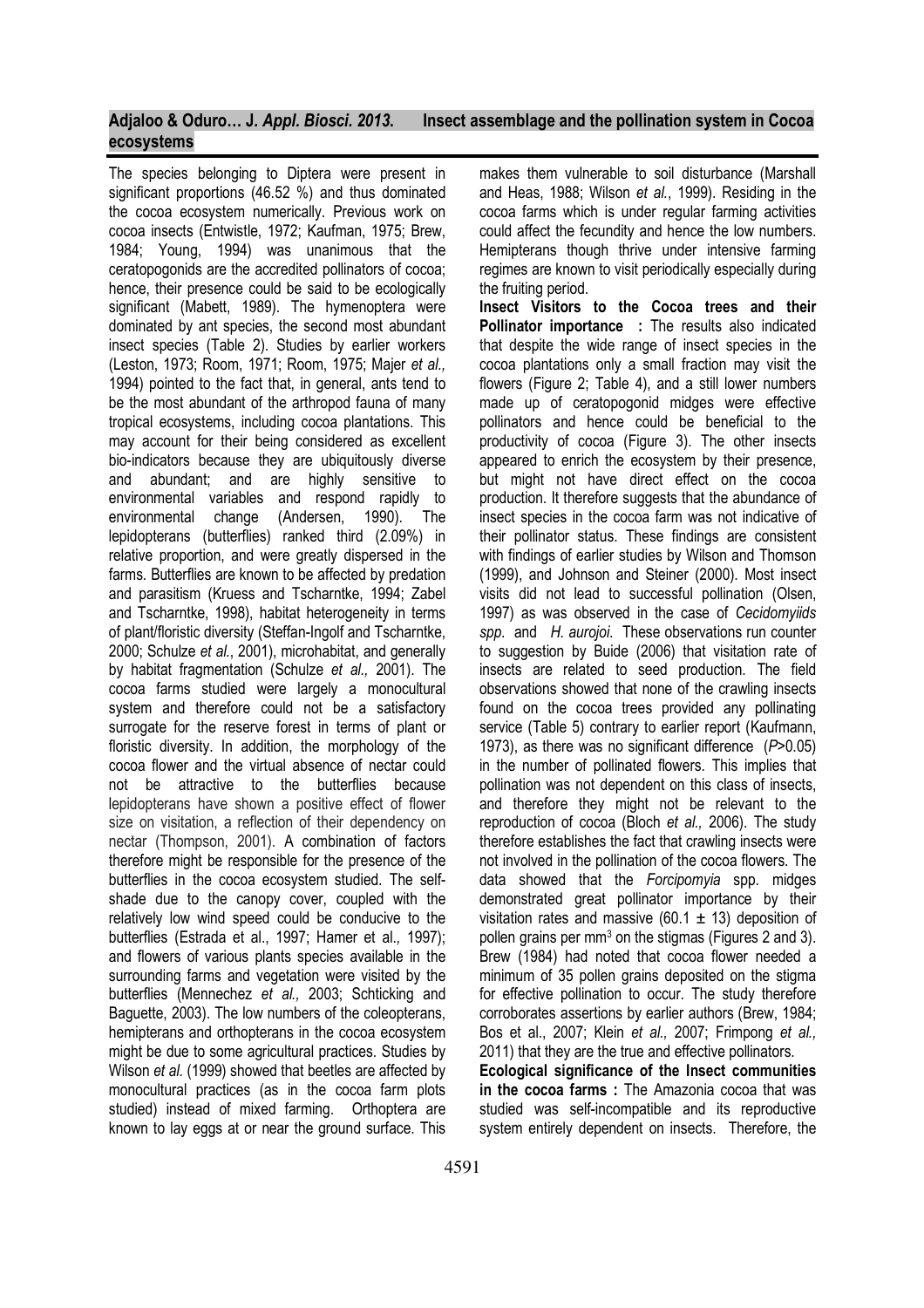non-interaction between some resident insects and the cocoa plant might be as a result of evolution of floral structure of the cocoa plant which requires few specialized insects for reproductive success (Valle et al., 1990; Brew and Boorman, 1993; Machado and Lopes, 2004). Insects that did not interact with the cocoa flowers therefore might not have had the requisite morphological structures to successfully maintain the mutual relationship (Frankie et al., 1983; Brew, 1984). The Amazonia cocoa therefore has what could be considered as having specialized pollination system, in which pollinators belong to just one pollinator class, and are often just a few species of a single insect family, or even genus as suggested by Goldblatt and Manning (2005). Olsen (1997) observed that an insect's foraging strategy, whether specialist or generalist, reflects selection to maximize exploitation of floral rewards. The observed pollinating behavior of the ceratopogonid midges underscores a specialized

## **CONCLUSION**

The study showed that the cocoa ecosystem could support diverse insect communities; however, the evolution of the floral structure restricts access to all but few pollinators. Hence, cocoa could be said to have a specialized pollination system. From the study it be concluded that contrary to speculations and assertions of earlier authors there are no other cocoa pollinators,

### **REFERENCES**

- Andersen A N, 1990. The use of ant communities to evaluate change in Australian terrestrial ecosystems: a review and a recipe. Proceedings of the Ecological Society of Australia 16: 347-357.
- Armbruster WS, 1988. Multilevel comparative analysis of the morphology, function, and evolution of Dalechampia blossoms .Ecology 69:1746- 1761
- Bloch D, N Werdenberg and A Erhardt, 2006. Pollination crisis in butterfly-pollinated wild carnation Dianthus carthusianorum? New Phytologist 169:699-706
- Brew AH, 1984. Studies on Cocoa Pollination in Ghana. Proceedings of  $9<sup>th</sup>$  Interenational Cocoa Research Conference, Lome 567-71
- Brew AH and J Boorman, 1993. Preliminary observations on the classification of Forcipomyia midges (Diptera, Ceratopogonidae) of Ghana with special reference to species involved in the pollination

association (Bystrak and Wirth, 1978; Brew, 1984). However, the degree to which midges are specialized pollinators of cocoa is undetermined (Young, 1986). The significance of this study lies in the fact that the specialization in plant-pollinator relationships as in the case of the Upper Amazon cocoa has implications for conservation biology, since pollinator decline has effect on plant fitness it is important to identify the essential factors of the interaction between plants and their pollinators (Bond, 1995; Allen-Wardell et al., 1998; Kearns et al., 1998; Karrenberg and Jensen, 2000). As cocoa pollination is species-specific, there is the need to determine the suitable environment for the sustenance of its optimum population on the cocoa farms (Kaufman, 1975). This study therefore is an attempt to contribute to the understanding of the role of cocoa ecosystems in the protection of tropical diversity, and this, is a promising avenue for research and management of cocoa ecosystem.

which remain unknown or undescribed, and that the abundance of insect species was not necessarily indicative of their pollinator status. The results therefore suggest that cocoa farmers should be encouraged to incorporate pollinator-friendly practices for sustainable cocoa production, as this could help achieve maximum pollination, a necessary condition for optimum yield.

> of cocoa (Theobroma cacao L).Cafe Cacao The 37: 139-144

- Billes DJ, 1941. Pollination of Theobroma cacao L in Trinidad B.W. I. Tropical Agriculture, Trinidad 18: 151-6
- Buide ML, 2006. Pollination Ecology of Sileneacutifolia (Caryophyllaceae) : Floral Traits Variation and Pollinator Attraction. Annals of Botany 97: 289–297
- Bobo SK, M Waltert, MN Sainge, J Njokagbor, H Fermon, and M Muhlenberg, 2006. From forest to farmland: species richness patterns of trees and understorey plants along a gradient of forest conversion in Southwestern Cameroon. Biodiversity and Conservation 15:4097–4117.
- Bos MM, D Veddeler, A K Bogdanski, A-M Klein, T Tscharntke, I Steffan-Dewenter and J.M Tylianakis, 2007. Caveats to quantifying ecosystem services: Fruit Abortion Blurs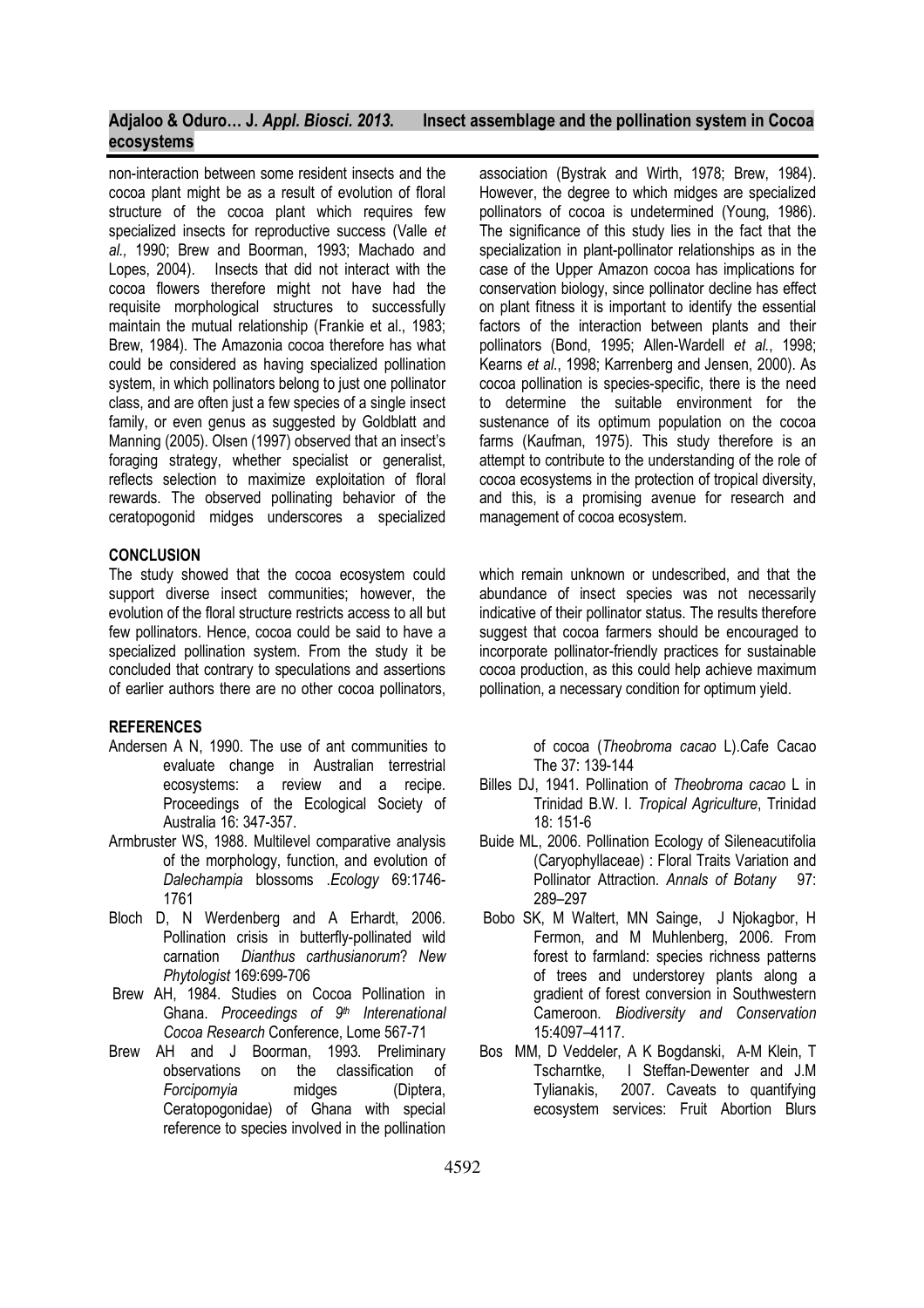Benefits from Crop Pollination. Ecological Applications, 17(6), pp.1841–1849

- Bystrak PG and WW Wirth, 1978. The North American species of *Forcipomvia* subgenus Euprojoanisia (Diptera: Ceratopogonidae) US Dept of Agricultural Technical Bulletin No. 1591
- Clarke GM and D Cooke, 1992. A basic course in Statistics, Third Ed., Edward Arnold, Hodder Headline PLC, 338 Euston Road, London, pp 319-320.
- Dauber J, M Hirsch, D Simmering, R Waldhardt, A Otte and V Wolters, 2003. Landscape structure as an indicator of biodiversity: matrix effects on species richness. Agricultural Ecosystem and Environment 98: 321–329
- Entwistle P F, 1972. Pests of Cocoa. First Edition. Longman, London
- Frankie GW, Haber WA, Opler PA, and Bawa KS. 1983. Characteristics and organization of the large bee pollination system in the Costa Rican dry forest. In: Jones CE, Little RJ, eds. Handbook of experimental pollination biology. New York: Van Nostrand Reinhold Company Inc., 411–447.
- Frankie GW, SB Vinson, R W Thorp, MA Rizzardi, M Tomkins and E Newstrom-LloydI, 2002. Monitoring an essential tool in bee ecology and conservation, pp187–198.In Pollinating Bees: The Conservation Link Between Agriculture and Nature. Proceedings of the Workshop on the Conservation and Sustainable Use of Pollinators in Agriculture, with Emphasis on Bees, 1998, SaoPaulo, Brazil (edited by P.G. Kevan and V.L.Imperatriz-Fonseca). Ministry of Environment, Secretariat for Biodiversity and Forests.
- Frimpong EA, B Gemmill-Herren, IGordon and PK Kwapong, 2011. Dynamics of Insect Pollinators as influenced by Cocoa Production Systems in Ghana. Journal of Pollination Ecology, 5(10), 2011, pp 74-80
- Goldblatt P and JC Manning, 2005. Radiation of Pollination Systems in the Iridaceae of sub-Saharan Africa. Annals of Botany (doi:10.1093/aob/mcj040, available online at www.aob.oxfordiournals.org [Accessed 15 July, 2011])
- Hall JB and M D Swaine, 1981. Distribution and Ecology of Vascular Plants in Tropical Rain

Forest. Forest vegetation in Ghana. Geobotany 1. Dr. W. Junk Publishers.

- Herrera CM, 1989. Pollinator abundance, morphology, and flower visitation rate-analysis of the quantity component in a plant-pollinator system. Oecologia 80:241-248
- Hunter MD, 2002. Landscape structure, habitat fragmentation, and the ecology of insects. Agricultural and Forest Entomology 4, 159-166
- Inouye, D.W., 1980. The terminology of floral larceny. Ecology 61, 1251–1253.
- Johnson S D and K E. Steiner, 2000. Generalization verses specialization in plant pollination systems. Trends, Ecol. Evol. 15: 140-141
- Kaufman T, 1973. Biology and ecology of Tyora tessmanni (Homopera: Psyllidae) with special reference to its role as cocoa pollinator in Ghana, West. Africa. Journal of the Kansas Entomological Society, 46 (3): 285-293.
- Kaufman T, 1974. Behavioral biology of a cocoa pollinator, Forcipomyia inornatipennis (Diptera: Ceratopogonidae) in Ghana. Journal of the Kansas Entomological Society, 47 (4):541-548
- Kaufman T, 1975. Ecology and Behaviour of Cocoa Pollinating Ceratopogonidae in Ghana, W. Africa. Environmental Entomology. Vol 4(2): 347-351
- Kareiva P, 1994. Space: the final frontier for ecological theory. Ecology 75:1
- Kearns CA, D W Inouye and N M Waser, 1998. Endangered mutualisms: The conservation of plant-pollinator interactions. Ann. Re. Ecol. Syst. 29:83-112
- Kevan PG, 1999. Pollinators as bioindicators of the state of the environment. Agriculture, Ecosystems and Environment 74:373-393.
- Klein A-M, I Steffan-Dewenter, D Buchori and T Tscharntke, 2002. Effects of land-use Intensity in tropical agroforestry systems on coffee flower-visiting and trap-nesting bees and wasps. Conservation Biology 16, 1003- 1014
- Klein AM, BE Vaissiere, JH Cane, I Steffan-Dewenter, SA Cunningham, C Kremen and T Tscharntke, 2007. Importance of pollinators in changing landscapes for world crops. Proceedings of the Royal Society of London, B274:303–313.
- Kruess A and T Tschartke, 1994. Habitat fragmentation, species loss, and biological control. Science 264: 1581-1584.